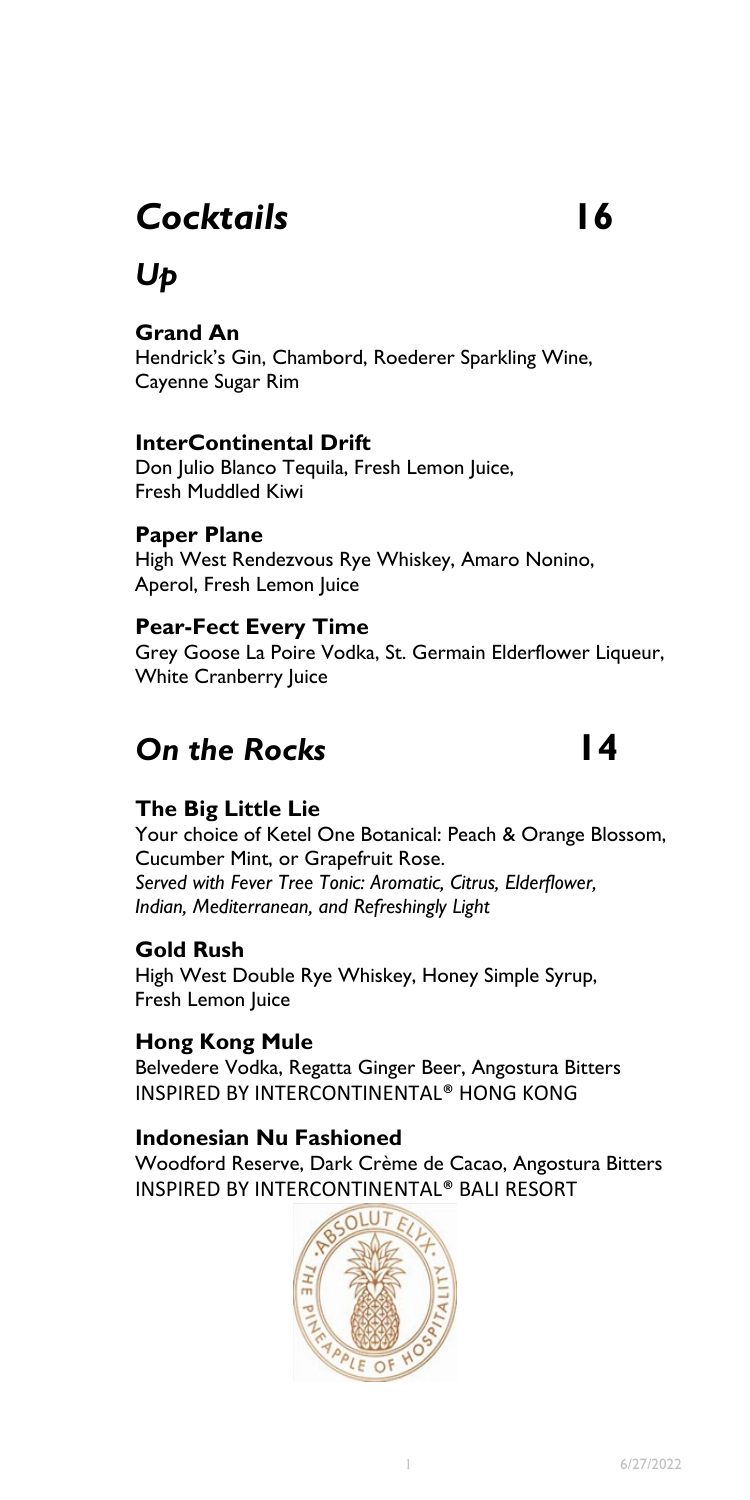## **Party Pineapples 26**

Served in a 30 oz. copper pineapple *\$100 will be added to your method of payment if copper vessel is removed from the property* 

#### **The Pineapple**

 Spiced Pear Liqueur, Soda Absolut Elyx Vodka, Pineapple Juice,

#### **Steinbeck's Punch**

Absolute Elyx Vodka, Orange Cognac Liqueur, Pomegranate Juice, Lemonade, and Orange Juice Topped with Soda Water and Fresh Berries

# **Sangria 15 Sangria 15 Sangria 15 Sangria 15 Sangria 15 Sangria 15 Sangria 15 Sangria 15 Sangria 15 Sangria 15**

Hanson Organic Vodka, Peach Brandy, Fruit Juices, Prosecco

#### **Red**

Hanson Organic Vodka, Peach Brandy, Fruit Juices, Red Wine

#### **White**

Hanson Organic Vodka, Peach Brandy, Fruit Juices, White Wine

# **Wine by the Glass From the tap**

#### **From the tap**

 *The C restaurant + bar is very proud to be able to offer our guests wine on tap. Less to manufacture, less to ship, less to store and no waste!* 

|                                                      | <b>Glass</b><br>14 | I/2Liter<br>36 | Liter<br>60 |
|------------------------------------------------------|--------------------|----------------|-------------|
|                                                      |                    |                |             |
| Toad Hollow, Chardonnay, Mendocino, '19              |                    |                |             |
| Baumgartner, Gruner Veltliner, Austria, '18          |                    |                |             |
| Robert Hall, Sauvignon Blanc, Paso Robles, '19       |                    |                |             |
| Smith & Hook, Cabernet Sauvignon, Central Coast, '19 |                    |                |             |
| El Rede, Malbec, Mendoza, Argentina, '19             |                    |                |             |
| Spellbound, Petite Sirah, California, '19            |                    |                |             |
|                                                      |                    |                |             |

## **From the bottle**

**Sparkling**  Caposaldo, **Prosecco,** Brut, NV, Italy **14**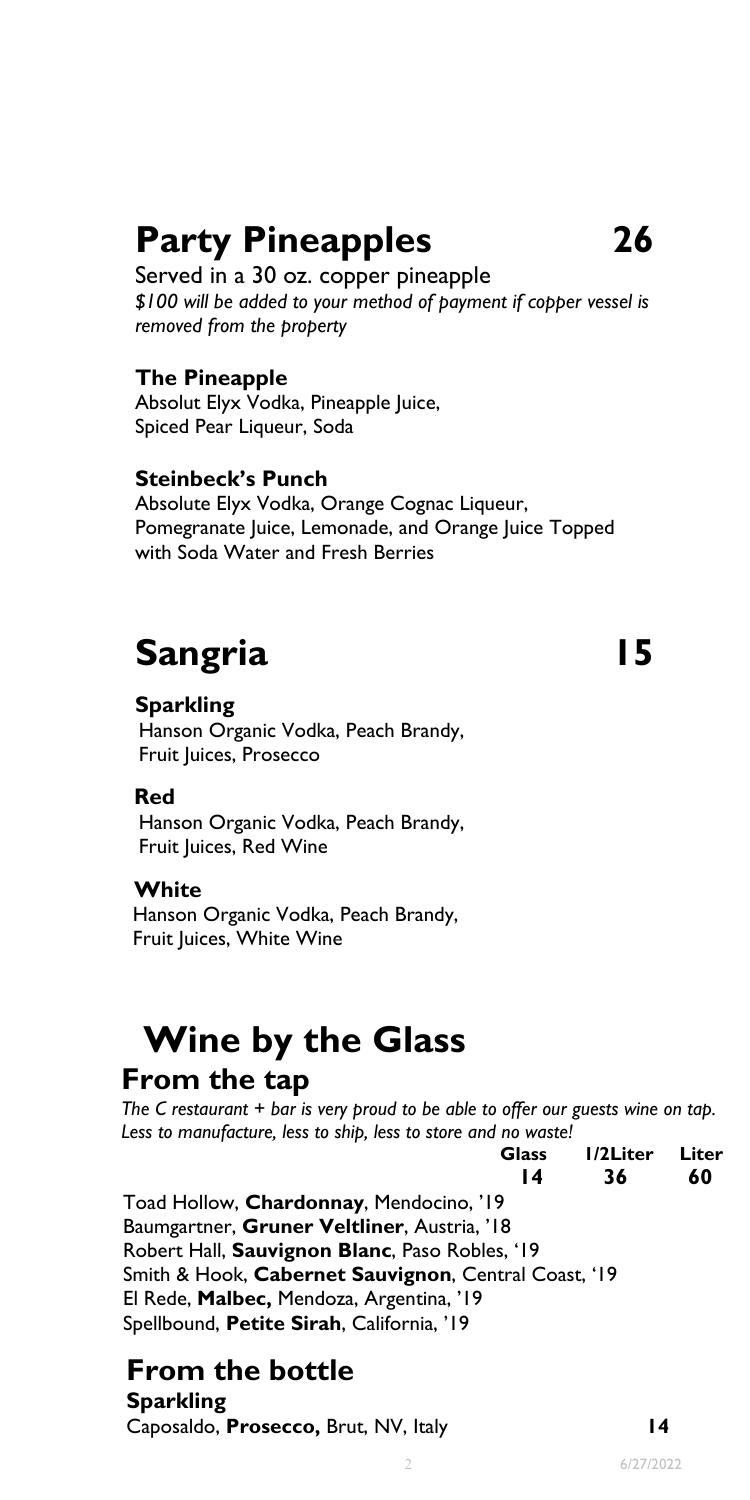| Veuve Cliquot, Champagne, Brut, NV, France<br>Piper-Heidsieck - Cuvee 1785 Brut Champagne NV                                                                                                                                                                                                                               | 32<br>19                          |
|----------------------------------------------------------------------------------------------------------------------------------------------------------------------------------------------------------------------------------------------------------------------------------------------------------------------------|-----------------------------------|
| <b>California Sparkling</b><br>Domaine Chandon, Brut, NV<br>Caraccioli, Brut Cuvee, Monterey, '15<br>Roederer Estate, Brut, NV<br>Schramsberg, Mirabelle, Brut Rose, NV                                                                                                                                                    | 16<br>20<br>16<br>17              |
| <b>Flight of California Sparkling</b><br>Tastings of each of the California Sparklings                                                                                                                                                                                                                                     | 24                                |
| <b>Still Rosé</b><br>Cloud Chaser, Cotes de Provence, France, MV                                                                                                                                                                                                                                                           | 16                                |
| White<br>Post & Beam, Far Niente. Chardonnay, Napa, '20<br>Hartford Court, Chardonnay, Russian River, '17<br>Masi, Masianco Pinot Grigio, Venezia Italy '20<br>Louis Metaireau, Muscadet Sur Lie, Loir France, '17<br>Cloudy Bay, Sauvignon Blanc, New Zealand '20<br>Cakebread Cellars, Sauvignon Blanc, Napa Valley, "20 | 18<br>19<br>16<br>15<br>19<br>17  |
| Red<br>Daou, Cabernet Sauvignon, Paso Robles, '20<br>Sterling, Cabernet Sauvignon, Napa '19<br>Balade, Belle Glos, Pinot Noir, Santa Barbara '19<br>Caymus, Walking Fool, Zin/Sarah, Napa, 19<br>Whitehall Lane, Merlot, Napa Valley, '15<br>Brewer Clifton, Pinot Noir, Santa Rita "14                                    | 19<br>20<br>19.<br>18<br>18<br>18 |

## **Beer**

 Alvarado Street, Mai Tai P.A, **Tropical IPA**, Monterey **Draft** 8 Firestone Walker, 805, **Blonde Ale**, Paso Robles Dust Bowl, Taco Truck, **Pilsner**, Monterey North Coast, Scrimshaw, **Pilsner**, Fort Bragg Santa Cruz Mountain, Swift Street, **Amber Ale**, Santa Cruz Sierra Nevada, Hazy Little Thing**, Hazy IPA**, Chico Firestone Walker, Hoppiness, **IPA**, Paso Robles SLO Brewing, Reggae Red, **Red Ale**, San Luis Obispo

#### **Imported 7**

Corona **Guinness** Heineken Heineken 0.0, **Non-Alcoholic**  Modelo Especial Stella Artois

#### **Domestic 6**

Bud Light, St. Louis, MO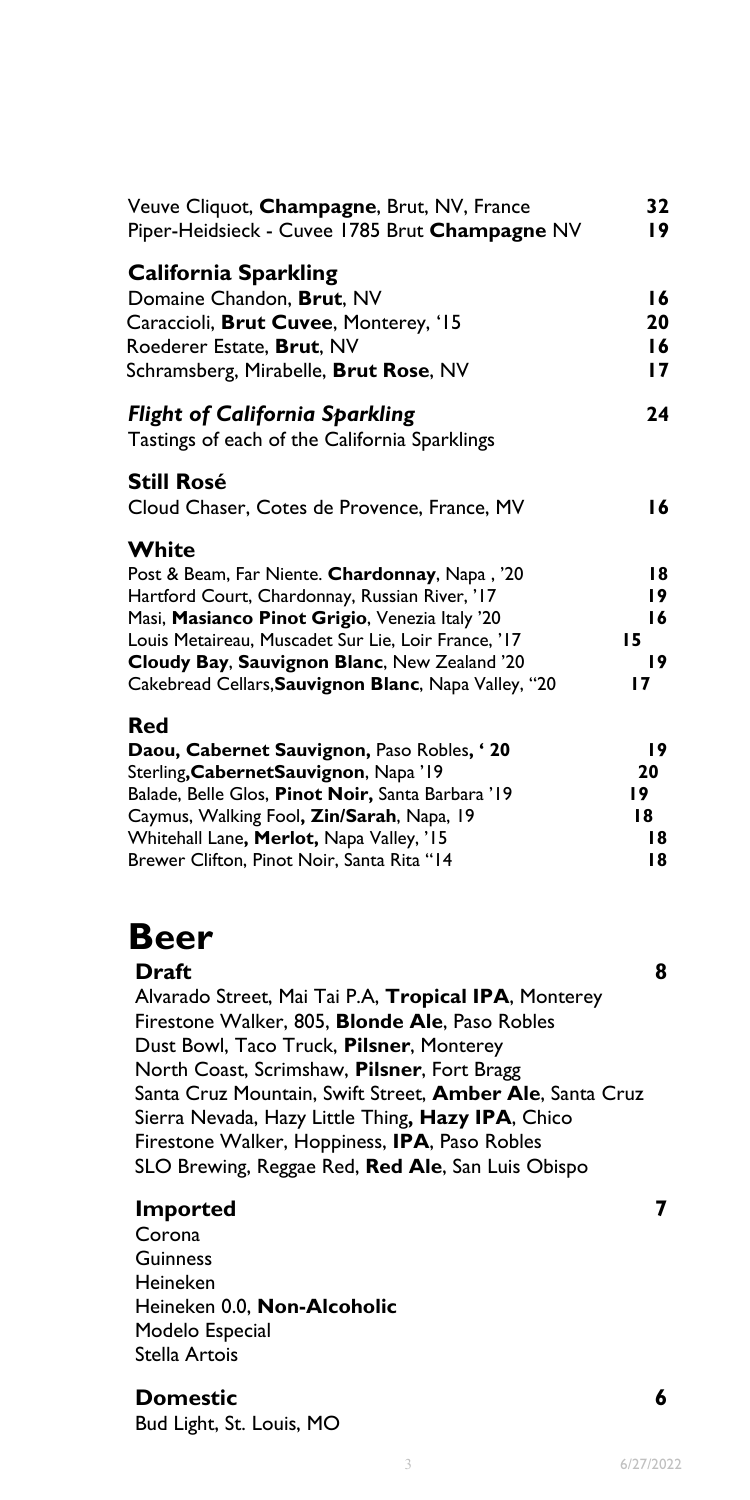Coors Light, Golden, CO Michelob Ultra, St. Louis, MO

#### **Local Craft**

| Discretion Brewing, Uncle Dave's, IPA, Ca 19.20z<br>2016 World Beer Cup Bronze Medal Winner (Rye Beer)/ 6.5% ABV/ 68 IBU's | 12        |
|----------------------------------------------------------------------------------------------------------------------------|-----------|
| Mikkeller, Burst, West Coast Style IPA, Ca 160z<br>5.9% ABV                                                                | 12        |
| Mikkeller, Windy Hill, New England Style IPA, Ca 160z<br>7.0% ABV                                                          | <b>12</b> |
| Urban Roots Brewing, Like riding a bike, <b>IPA</b> , Ca 160z<br>6.2% ABV                                                  | 12        |
| Sierra Nevada, <b>Pale Ale</b> , Ca 12oz<br>Cascade Hops/ 5.6% ABV/ 38 IBU's                                               |           |

### **International Craft**

| Samuel Smith's, Hard Cider, England (Pint) |  |
|--------------------------------------------|--|
| Samuel Smith's, Oatmeal Stout, England     |  |

## **Spirits**

## **Vodka**

| <b>Absolut Elyx</b>              | 16              |
|----------------------------------|-----------------|
| <b>Belvedere</b>                 | 16              |
| Chopin                           | 16              |
| Crater Lake Pepper Infused       | 14              |
| <b>Grey Goose</b>                | 16              |
| Grey Goose La Poire              | 16              |
| Hangar One                       | $\overline{14}$ |
| Hanson Organic                   | $\overline{14}$ |
| <b>Ketel One</b>                 | $\overline{14}$ |
| Ketel One Cucumber & Mint        | $\overline{14}$ |
| Ketel One Peach & Orange Blossom | $\overline{14}$ |
| Square One                       | $\overline{14}$ |
| Tito's                           | 14              |

## **Gin**

| Automatic Sea          | 13              |
|------------------------|-----------------|
| Aviation               | $\overline{14}$ |
| <b>Beefeater</b>       | $\overline{14}$ |
| Bombay                 | $\overline{14}$ |
| <b>Bombay Sapphire</b> | 16              |
| The Botanist           | 16              |
|                        |                 |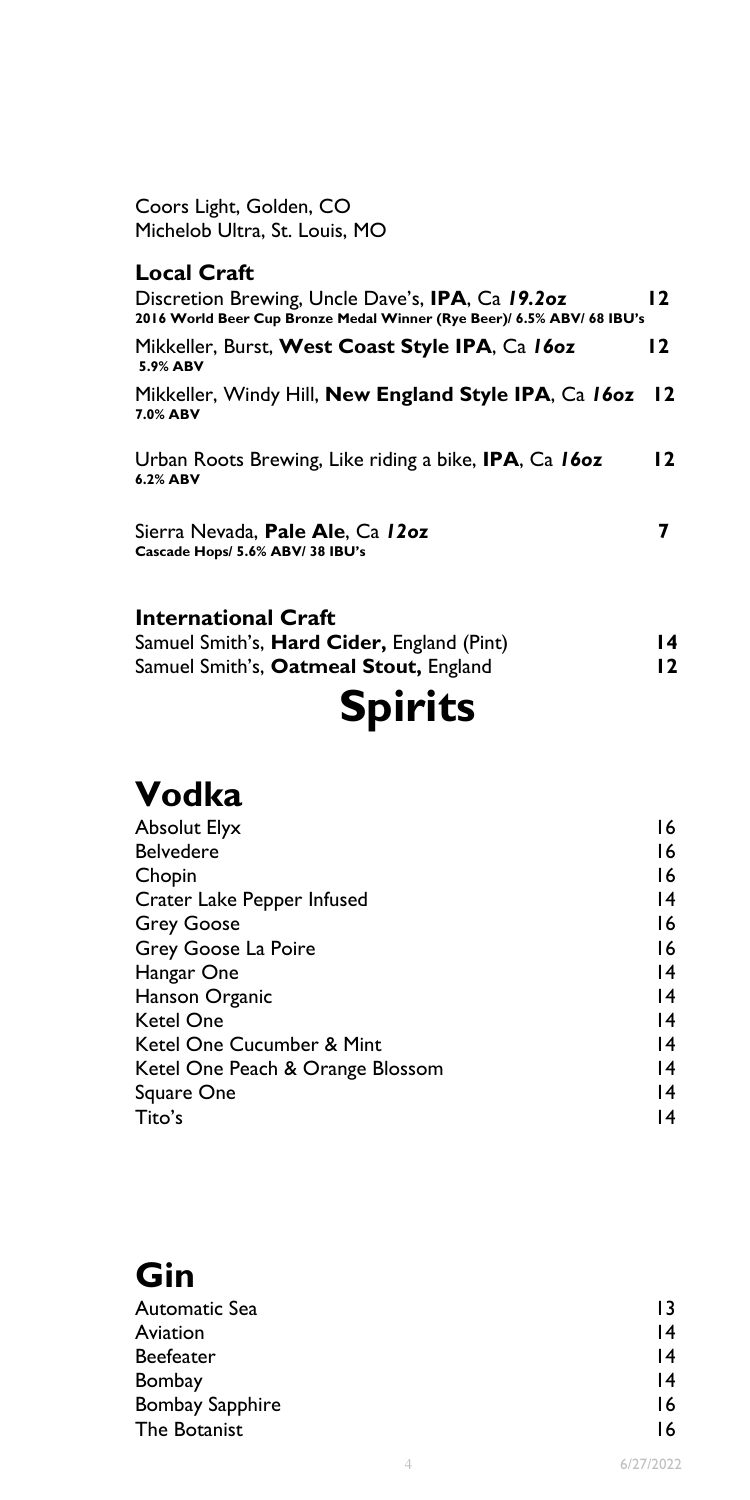| <b>Bulldog</b>      | 14              |
|---------------------|-----------------|
| Deaths Door         | 14              |
| Gray Whale          | 15              |
| Hendrick's          | 16              |
| No. 209             | 13              |
| Nolet's Silver      | 15              |
| <b>Plymouth Gin</b> | 16              |
| Roku                | 15              |
| Tanqueray           | $\overline{14}$ |
| Venus               | 13              |

## **Rum**

| Appleton Signature Blend       | 15              |
|--------------------------------|-----------------|
| <b>Bacardi Superior</b>        | 14              |
| Brugal 1888                    | 15              |
| Captain Morgan Spiced Rum      | $\overline{14}$ |
| Malibu                         | 14              |
| Mount Gay Eclipse              | 14              |
| Myer's Dark Rum                | $\overline{14}$ |
| Plantation Stiggins, Pineapple | 13              |
| Pyrat XO                       | 18              |
| Ron Zacapa, 23 Year Solera     | 23              |
| Zaya, Gran Reserva, 16 Year    | 14              |

## **Tequila**

| Avion Silver                                 | 15  |
|----------------------------------------------|-----|
| Casamigos Blanco                             | 16  |
| Casamigos Reposado                           | 25  |
| Casa Dragones Joven                          | 75  |
| Clase Azul Anejo                             | 110 |
| Clase Azul Reposado                          | 40  |
| Clase Azul Gold                              | 65  |
| Clase Azul Plata                             | 30  |
| Don Julio 1942                               | 40  |
| Don Julio Anejo                              | 17  |
| Don Julio Blanco                             | 17  |
| Don Julio Reposado                           | 17  |
| <b>Espolon Silver</b>                        | 14  |
| Maestro Dobel Extra Anejo Cristalino Tequila | 18  |
| Patron Anejo                                 | 16  |
| Patron Extra Anejo                           | 25  |
| Patron Gran Piedra Extra Anejo               | 95  |
| Patron Reposado                              | 16  |
| Patron Silver                                | 16  |

## **Mezcal**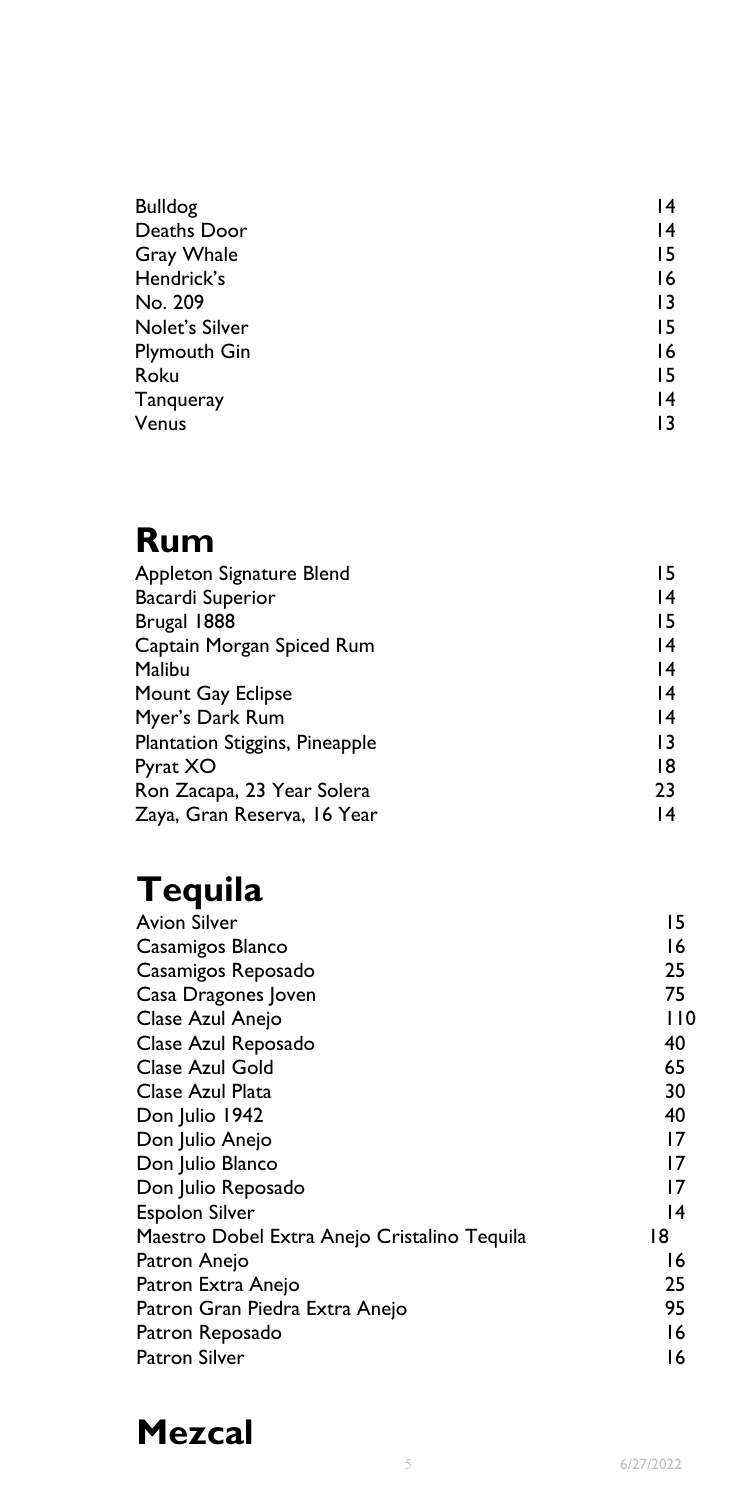| Clase Azul, Durango (Joven)                    | 65 |
|------------------------------------------------|----|
| Clase Azul Guerrero                            | 65 |
| Del Maguey, Vida                               | 16 |
| Union, "El Viejo"                              | 16 |
| El Jologorio, Espadin by Pedro Vasquez Ogarrio | 40 |
| Mezcal Vago, Elote by Hijos de Aquilino Garcia | 30 |

## **Whiskey**

## **Bourbon**

| <b>Angels Envy</b>      | 18              |
|-------------------------|-----------------|
| Basil Hayden's          | 18              |
| <b>Bird Dog</b>         | 16              |
| Blanton's               | 25              |
| Booker's                | 18              |
| <b>Buffalo Trace</b>    | 16              |
| <b>Bulleit</b>          | 16              |
| Frey Ranch              | 20              |
| Henry McKenna 10 Year   | 15              |
| Hudson Baby             | 17              |
| <b>Knob Creek</b>       | 18              |
| Maker's Mark            | 14              |
| Maker's Mark 46         | 16              |
| <b>Woodford Reserve</b> | 16              |
| Woodinville             | $\overline{13}$ |
| <b>Whistle Pig</b>      | 20              |

## **Rye**

| <b>Bulleit</b>          | 16 |
|-------------------------|----|
| Corbin Cash             | 20 |
| Rittenhouse             | 14 |
| Whistle Pig 10 Year     | 20 |
| <b>Woodford Reserve</b> | 16 |

## **Whiskey Heroes**

| Elmer T. Lee Single Barrel             | 50 |
|----------------------------------------|----|
| Jefferson Ocean, Aged At Sea           | 40 |
| Kavalan King Car, Taiwanese            | 60 |
| Paul John Mithuna, Single Malt, Indian | 70 |
| Yamazaki, Japanese                     | 50 |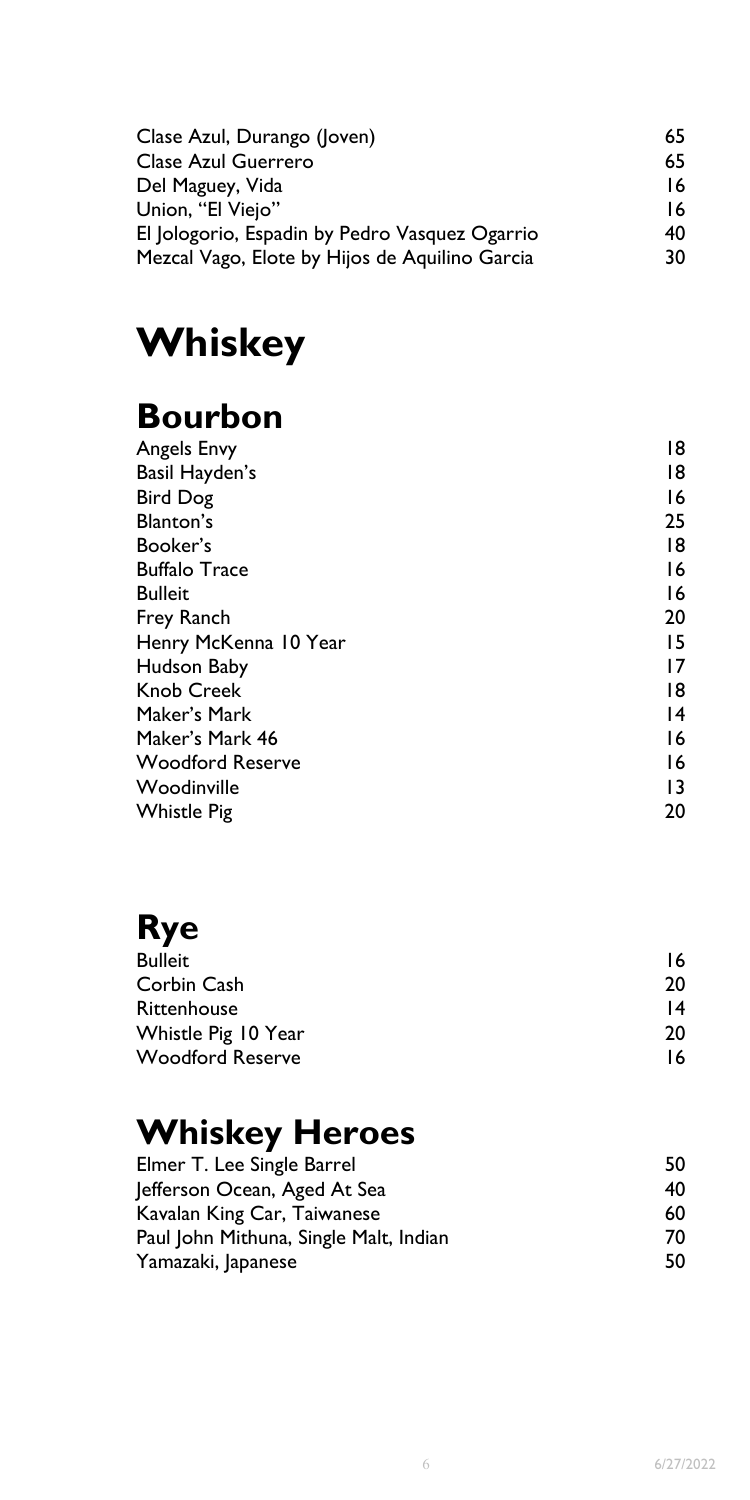## **Scotch**

| Ardbeg, AN OA                                         | 20          |
|-------------------------------------------------------|-------------|
| Dewars, 12 Year                                       | 14          |
| Dewars, 18 Year                                       | 16          |
| Dewars Signature                                      | 26          |
| Glenfiddich, Single Malt, 12 Year                     | 15          |
| Glenfiddich, Single Malt, 18 Year                     | 22          |
| Glenfiddich, Single Malt, Rum Cask, 21 Year           | 32          |
| Glenlivet, Single Malt, 12 Year                       | 14          |
| Glenlivet, Single Malt, 18 Year                       | 20          |
| Glenlivet, Archive, Single Malt, 21 Year              | 30          |
| Glenmorangie, La Santa, Single Malt, 12 Year          | 15          |
| Glenmorangie, Single Malt, 10 Year                    | 16          |
| Johnnie Walker, Black Label                           | 16          |
| Johnnie Walker, Blue Label                            | 45          |
| Johnnie Walker, Green Label                           | 24          |
| Johnnie Walker, Gold Label                            | $ 9\rangle$ |
| Lagavulin, Single Malt, 16 Year                       | 21          |
| Laphroiag, Single Malt, 10 Year                       | 17          |
| Macallan, Single Malt, Sherry Oak Cask, 12 Year       | 18          |
| Macallan, Single Malt, Fine Oak, Triple Cask, 15 Year | 21          |
| Macallan, Single Malt, Sherry Oak Cask, 18 Year       | 50          |
| Macallan, Single Malt, Rare Cask, 21 Year             | 45          |
| Oban, Single Malt, 14 Year                            | 18          |
|                                                       |             |

## **Other Whiskeys**

| <b>Bushmills, Irish Whiskey</b> | 14 |
|---------------------------------|----|
| Crown Royal, Canadian Whiskey   | 16 |
| Jack Daniel's                   | 14 |
| Jack Daniel's, Gentleman Jack   | 18 |
| Jack Daniel's, Single Barrel    | 16 |
| Jameson, Irish Whiskey          | 14 |
| Suntori Toki, Japanese Whisky   | 14 |
| Tullamore Dew, Irish Whisky     | 14 |

## **Cognac**

| Calvados                | 25  |
|-------------------------|-----|
| <b>Courvoisier VSOP</b> | 15  |
| De Montal Armagnac VSOP | 24  |
| <b>Hennessy VS</b>      | 14  |
| <b>Hennessy VSOP</b>    | 20  |
| Hennessy XO             | 38  |
| Louis XIII .50z         | 130 |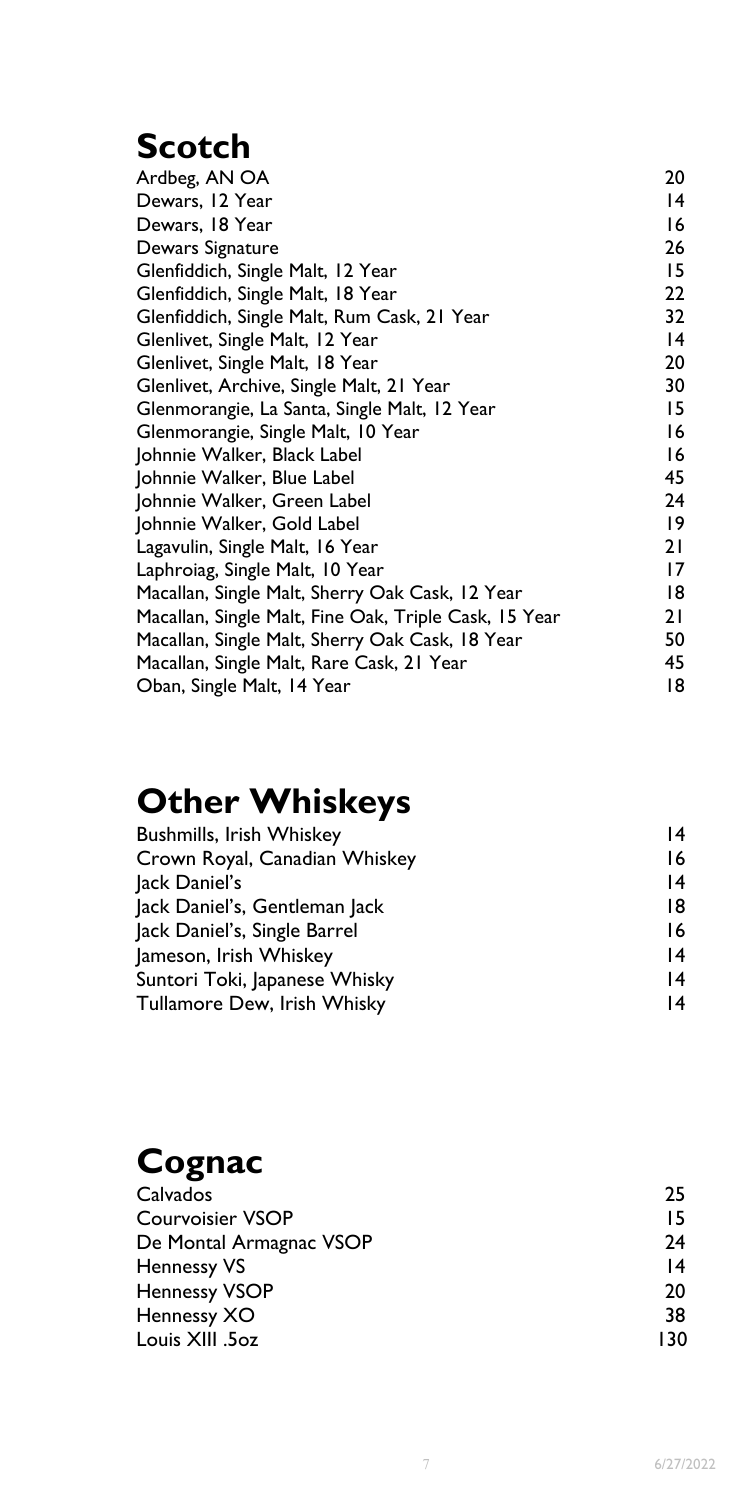| Louis XIII loz          | 250             |
|-------------------------|-----------------|
| Louis XIII 20z          | 500             |
| Martell VS              | $\overline{14}$ |
| Martell VSOP            | 18              |
| <b>Remy Martin VSOP</b> | 18              |
| Remy Martin 1738        | 19              |

## **Cordials**

| Amaro Montenegro 1885    | 14              |
|--------------------------|-----------------|
| Amaro Nonino             | 14              |
| Bailey's Irish Cream     | $\overline{14}$ |
| B&B                      | $\overline{14}$ |
| Campari                  | $\overline{14}$ |
| Fernet Branca            | 14              |
| Frangelico               | 14              |
| <b>Grand Marnier</b>     | 16              |
| Kahlua                   | 14              |
| Nonino Chardonnay Grappa | 20              |
| Sambuca Romana           | 14              |
| Sassicaia Grappa         | 40              |
| St. George Absinthe      | 22              |



 delightfully botanical. Honey sweet with notes of citrus and A celebratory twist on the classic French 75, refreshing and herbal aromatics. The perfect cocktail to celebrate our anniversary or any occasion.

#### **InterContinental75** 19

The Botanist Islay dry gin, fresh lemon juice, house-made (local\*) honey syrup, Piper-Heidsieck Brut Cuvée NV champagne

#### **InterContinental75 (Non-Alcoholic) 12**